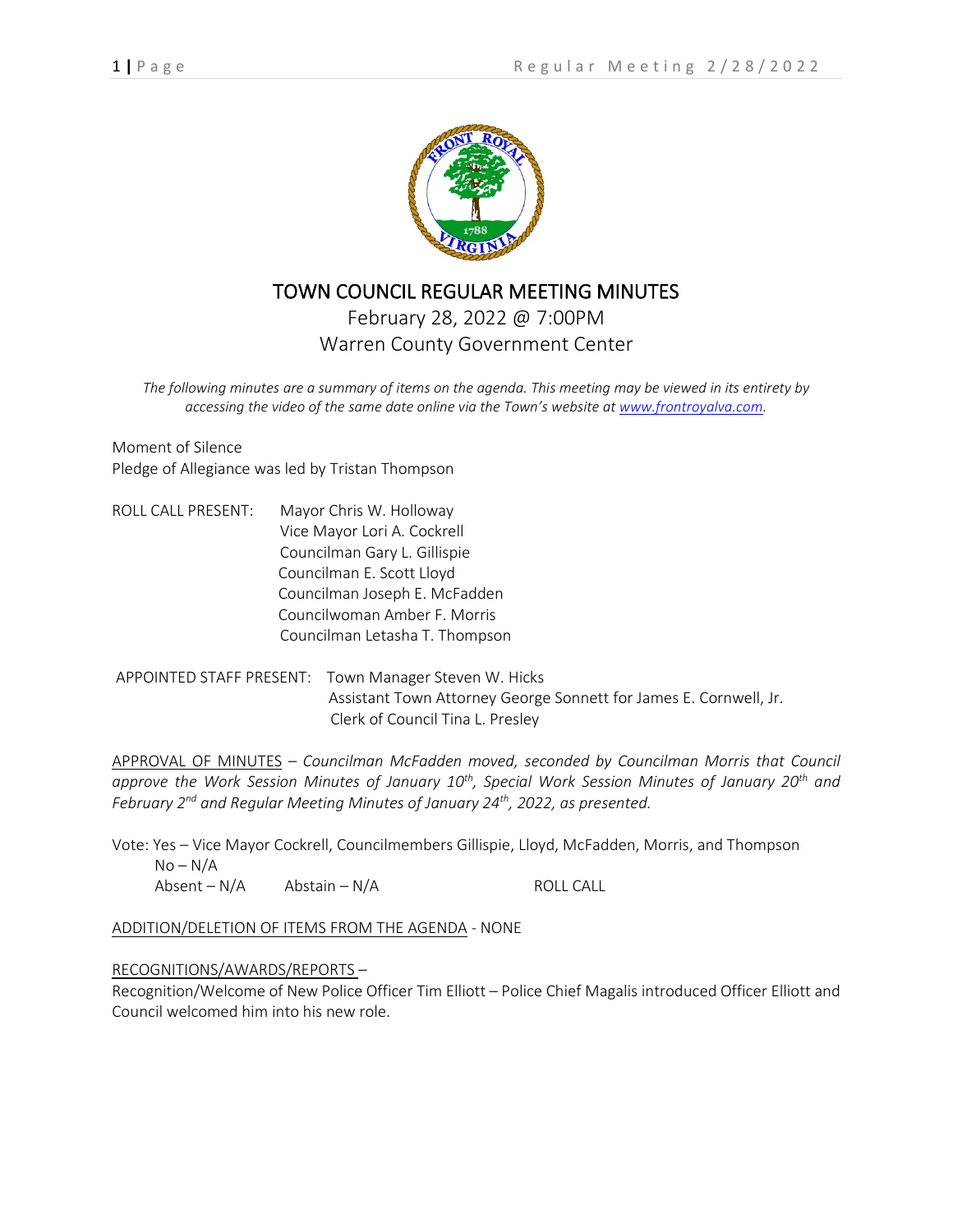PUBLIC HEARING – Ordinance Amendment to Chapter 175 Pertaining to Short Term Rentals

Director of Planning Lauren Kopishke gave an overview of the changes to the ordinance since the last time the ordinance was before Council.

Mayor Holloway opened the public hearing, since no one spoke he closed the public hearing.

Councilwoman Thompson moved, seconded by Councilman McFadden to approve the proposed amendments to Chapter 175 that would add short-term rentals to the Town Code as amended to remove *O. If the property is located in the R-1 district, the short-term rental facility shall be the owner's principal residence.*

Councilman Lloyd questioned why the definition of Short-Term Rental Owner was removed. Ms. Kopishke explained that it conflicted with other definitions. She also noted that all the requests for short-term rentals would be special use permits with a one-time application fee of \$400.00, that would go before Council for final approval. Ms. Kopishke advised Council that Chris Brock and John Ware, current employees in the Planning Department, would be performing the inspections.

Vote: Yes – Vice Mayor Cockrell, Councilmembers Gillispie, Lloyd, McFadden, Morris, and Thompson  $No-N/A$  $\Delta$ bsent – N/A  $\Delta$  Abstain – N/A ROLL CALL

## PUBLIC COMMENTS (COMMENTS NOT RELATED TO PUBLIC HEARINGS)

Tom Sayre, [Town resident] suggested moving inspections back to the County. He noted that there are historical lows of housing in Virginia. He continued that he visited with Governor Youngkin who was in Front Royal recently speaking to an Ukraine Church expressing prayer and togetherness for all.

## REPORTS

A. Town Manager Report – Mr. Hicks reminded Council that a Liaison Committee Meeting will be held on Thursday, March 3<sup>rd</sup> at 6:00pm in the Warren County Government Center. He gave an update on the proposed Memorandum of Agreement with the County of Warren pertaining to Joint Tourism that will be discussed at the Liaison Meeting as well.

## B. Town Council Reports –

Councilman Thompson advised that she had received the names from residents on Edgemont Avenue to change the name of that street to Banks Boulevard, Street or Avenue. She requested it be placed on an upcoming work session.

Councilman Gillispie advised that he traveled to Salem, Virginia to attend the State Wrestling Tournament and expressed pride in Warren County and Skyline High Schools for representing the community well. He also gave a shout out to State Champion Dustin Gue.

Vice Mayor Cockrell congratulated the Skyline Boys Basketball team for winning the Regional Championship and heading to State for further competition. She also recognized a student of hers "Madison" a young lady who was interested to see government in action.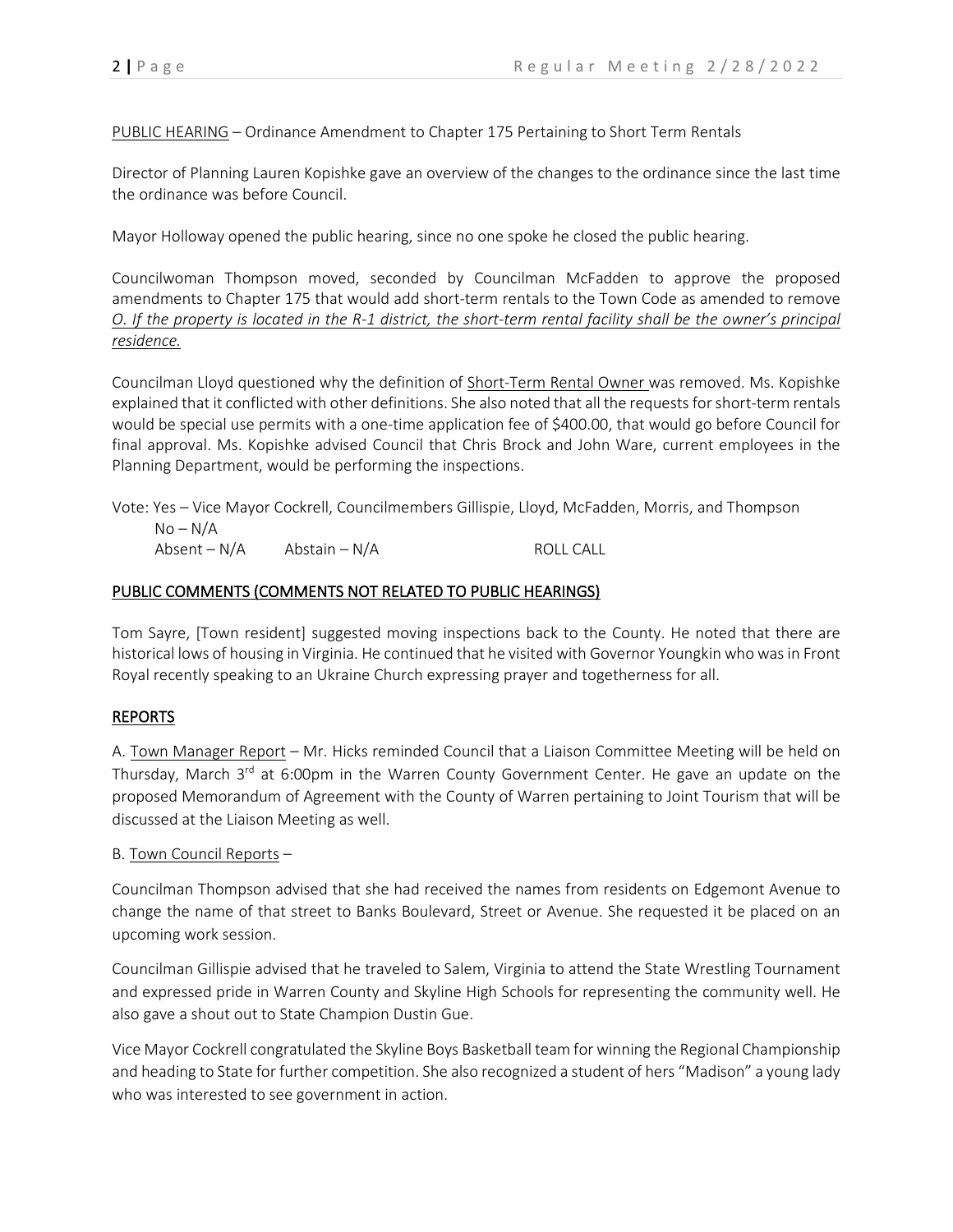Councilman Lloyd encouraged fellow councilmembers to have an open mind when discussing the Tourism MOA during the Liaison Committee Meeting.

C. Mayor Report – Mayor Holloway commented on the tragedy in Ukraine and asked for prayer.

#### CONSENT AGENDA ITEMS

Vice Mayor Cockrell gave an update on the various grammar changes to the FOIA Policy and that she had spoken to the Clerk of Council and felt there was no need to remove the policy from the consent agenda as the changes did not change the content.

*Vice Mayor Cockrell moved, seconded by Councilwoman Morris to move 10C "Purchase of Additional Message Board" to Business Items 11C.*

Vote: Yes – Vice Mayor Cockrell, Councilmembers Gillispie, Lloyd, McFadden, Morris, and Thompson

 $No-N/A$  $\Delta b$ sent – N/A  $\Delta b$ stain – N/A ROLL CALL

A. Approval of Town's Freedom of Information Act (FOIA) Policy *Council approved the Town's FOIA Policy as presented.*

B. FY22 Budget Amendment for Fleet Maintenance Building

*Council approved an FY22 Budget Amendment in the amount of \$170,000 to increase FY22 budgeted revenues and allocate \$170,000 toward debt service on a new fleet maintenance building.*

C. Purchase of Additional Message Board *removed and placed as Business Item 11C*

D. Purchase of Police Vehicle

*Council approved the purchase of a 2022 Ford Interceptor Utility from Sheehy Ford of Richmond in the amount of \$34,127.80 to replace Town vehicle that was damaged in a crash.* 

E. Additional Water Usage for New Building at 195 Toray Drive

*Council approved the utility easements between 190 and 195 Toray Drive to facilitate the extension of a 12-inch water line under Toray Drive.*

F. Deeds of Easement for Existing and New Waterline at 190 Toray Drive and To Relocate Waterline Easements at 195 Toray Drive

*Council approved Deeds of Easements Granting the Town Utility Easements for the Existing and New Waterlines on the Property located at 190 Toray Drive and to Relocate Waterline Easements located on 195 Toray Drive.*

G. FY22 Budget Amendment to Accept Funds from Virginia Risk Sharing Association *Council approved a FY22 Budget Amendment in the amount of \$32,628.69 to receive funds from Virginia Risk Sharing Association (VRSA) from a Town vehicle involved in an accident and to allow the Town Manager to approve the purchase of a replacement vehicle.*

*Vice Mayor Cockrell moved, seconded by Councilman McFadden that Council approve the Consent Agenda without 10C "Purchase of Additional Message Board", as presented.*